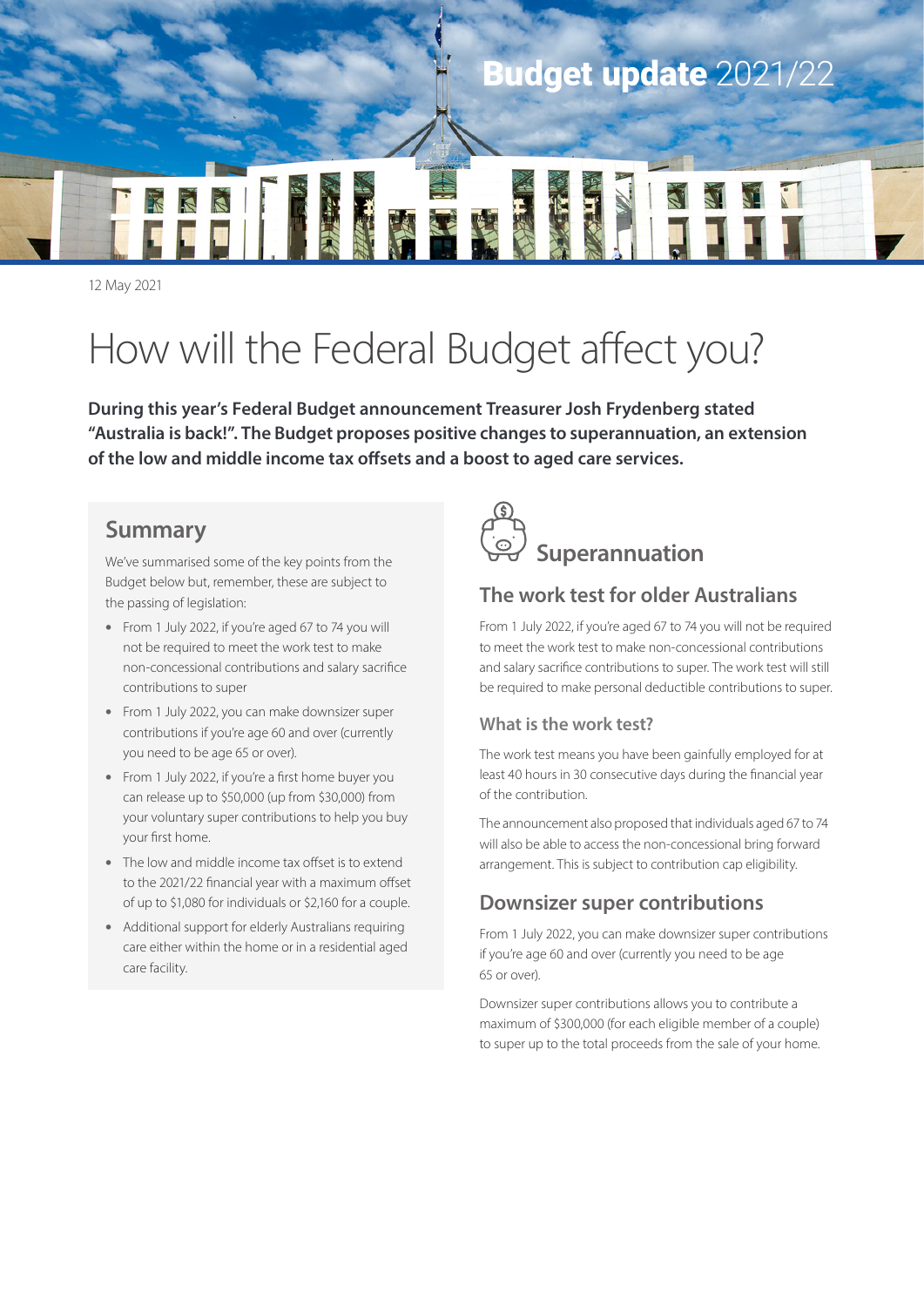#### **Superannuation for low income earners**

From 1 July 2022, if you receive employment income of less than \$450 per month your employer will now be required to pay you the superannuation guarantee (SG).

The Retirement Income Review estimates that, approximately 300,000 additional people will receive superannuation guarantee payments each month, of whom 63% are women.

# **Changes to the First Home Super Saver scheme**

From 1 July 2022, if you're a first home buyer you can release up to \$50,000 (up from \$30,000) from your voluntary super contributions to help you buy your first home.

Under the scheme, voluntary concessional and nonconcessional contributions made on or after 1 July 2017 may be released from super to help you purchase your first home.

Currently, you can release up to \$15,000 of voluntary contributions from any one financial year, up to a total of \$30,000 in contributions across all financial years, plus earnings on those voluntary contributions.

Under the proposed changes, you will be able to release up to \$15,000 of voluntary contributions from any one financial year, up to a total of \$50,000 contributions across all financial years, plus earnings.

### **Relaxing residency requirements and legacy pensions for SMSFs and SAFs**

From 1 July 2022, if you have a self-managed super fund (SMSF) or small APRA fund (SAF) with old complying pensions (including term allocated or market-linked pensions) you will be able to exit these legacy pensions. For some SMSFs the cost of running these pensions has been more than the actual pension they receive.

Additionally, the residency rules for SMSFs will be relaxed so that you can be a non-resident for five years before affecting the SMSF residency rules. The 'active member test' will be removed for both SMSFs and SAFs.



#### **Low and middle income tax offset**

The low and middle income tax offset (LMITO) is proposed to be extended for the 2021/22 financial year. The LMITO provides a tax offset of up to \$1,080 for individuals or \$2,160 for a couple. The maximum tax offset of \$1,080 is available to you if you have a taxable income between \$48,000 and \$90,000 per annum.

See the table in the next column for offset amounts based on your taxable income.

| Taxable income                    | <b>LMITO</b>                                                                           |
|-----------------------------------|----------------------------------------------------------------------------------------|
| \$37,000 or less                  | \$255                                                                                  |
| Between \$37,001 and \$48,000     | \$255 plus 7.5 cents for every<br>dollar above \$37,000, up to a<br>maximum of \$1,080 |
| Between \$48,001 and \$90,000     | \$1,080                                                                                |
| Between \$90,001 and<br>\$126,000 | \$1,080 minus 3 cents for every<br>dollar of the amount above<br>\$90,000              |

#### **Small and medium business owners**

If you are an eligible small or medium business owner, you will be able to deduct the full cost of eligible assets incurred between 7.30pm (AEDT) on 6 October 2020 and 30 June 2023. This was due to end on 30 June 2022.

This applies to businesses with an aggregated annual turnover or total income of up to \$5 billion.

The depreciating asset must be:

- new or second-hand (if it is a second-hand asset, aggregated turnover must be below \$50 million)
- first held at, or after, 7.30pm (AEDT) on 6 October 2020
- first used, or installed ready for use, between 7.30pm (AEDT) on 6 October 2020 and 30 June 2023.

The temporary loss carry-back has also been extended by one year. This entitles eligible businesses to carry-back tax losses from the 2022/23 financial year to offset previously taxed profits in a prior financial year starting from the 2018/19 financial year through to the 2021/22 financial year.

#### **Indexation of Medicare levy thresholds**

The Government is proposing to increase the Medicare levy thresholds for singles, families, seniors, and pensioners from 1 July 2020.

The updated thresholds are:

| <b>Family situation</b>       | <b>Current</b><br>(2019/20) | Proposed<br>(2020/21) |
|-------------------------------|-----------------------------|-----------------------|
| Not senior or pensioner       |                             |                       |
| Single                        | \$22,801                    | \$23,226              |
| Family                        | \$38,474                    | \$39,167              |
| <b>Seniors and pensioners</b> |                             |                       |
| Single                        | \$36,056                    | \$36,705              |
| Family                        | \$50,191                    | \$51,094              |
| Plus amount per dependant     | \$3,533                     | \$3.597               |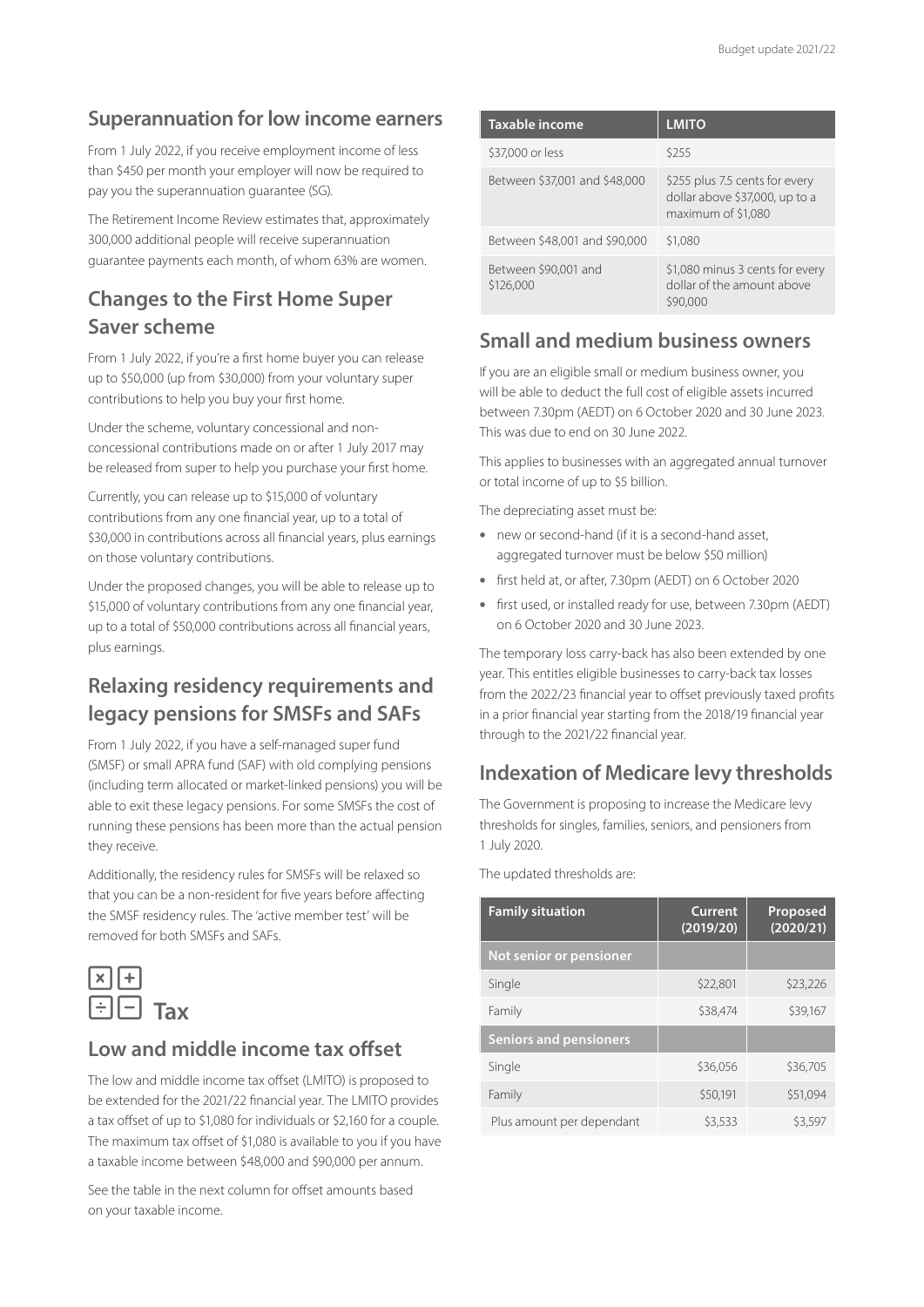# **ြိ**ပ္ပါ<br>။ Yu Social security and housing

#### **Increased child care subsidies**

From 1 July 2022, child care subsidies paid to approved child care providers will increase, further reducing the cost of child care fees for families.

| <b>Current child care subsidy</b>                                                                                        | New child care subsidy                                                                                                                                                                                                                   |
|--------------------------------------------------------------------------------------------------------------------------|------------------------------------------------------------------------------------------------------------------------------------------------------------------------------------------------------------------------------------------|
| The maximum child care subsidy payable is 85% of child care fees.<br>The same rate applies per child in care.            | A maximum subsidy of 95% of child care fees will apply to the<br>second and any subsequent child in care for families with more<br>than one child aged five and under in child care. Refer to the table<br>below for potential benefits. |
| Families with a combined annual income above \$189,390 have<br>a child care subsidy cap of \$10,560 per child, per year. | Abolish the child care subsidy cap of \$10,560 per child per year.                                                                                                                                                                       |

#### **Benefit for families with two children in child care for four days**

| <b>Family</b><br>income | Current out of<br>pocket child care<br>cost per week | <b>Current maximum</b><br>subsidy | New second<br>child maximum<br>subsidy | <b>Future out of</b><br>pocket child care<br>cost per week | <b>Total better off</b><br>per week |
|-------------------------|------------------------------------------------------|-----------------------------------|----------------------------------------|------------------------------------------------------------|-------------------------------------|
| \$40,000                | \$124.60                                             | 85%                               | 95%                                    | \$83.20                                                    | \$41.60                             |
| \$80,000                | \$149.18                                             | 82%                               | 95%                                    | \$95.39                                                    | \$53.79                             |
| \$110,000               | \$232.38                                             | 72%                               | 95%                                    | \$136.99                                                   | \$95.39                             |
| \$140,000               | \$315.58                                             | 62%                               | 92%                                    | \$190.78                                                   | \$124.80                            |
| \$180,000               | \$416.00                                             | 50%                               | 80%                                    | \$291.20                                                   | \$124.80                            |

\*Based on an average hourly centre-based day care rate of \$10.40 per hour for a 10-hour session.

Source: 'Making child care more affordable and boosting workforce participation', Media Release, The Hon Josh Frydenberg MP (Treasurer of the Commonwealth of Australia), 2 May 2021.

# **Improvements to the Pension Loan Scheme**

#### **Accessing lump sums**

From 1 July 2022, you will be able to access lump sum advance payments from the Commonwealth under the Pension Loan Scheme (PLS). Up to 50% of the maximum annual rate of Age Pension can either be paid as a single lump sum or two instalments within a year.

Currently, the PLS allows combined pension and loan payments up to 1.5 times the maximum pension rate, paid fortnightly. It doesn't allow access to lump sums. To qualify, you or your partner must own real estate in Australia that can be used as security for the loan.

### **Modernising tax residency**

The Government is proposing to simplify the individual tax residency rules, replacing the existing 'resides' test with a '183 day' test. This test is similar to residency tests in place for New Zealand and the United Kingdom.

Under this test, anyone who is physically present in Australia for at least 183 days during a financial year will be taken to be an Australian tax resident.

### **Simplifying self-education expense deductions**

The Government has proposed to simplify self-education expense deductions. Currently the first \$250 is excluded from being deductible. It is proposed that this 'first \$250 exclusion' be removed. This change will allow individuals to claim the full amount of any self-education expenses incurred in a financial year.